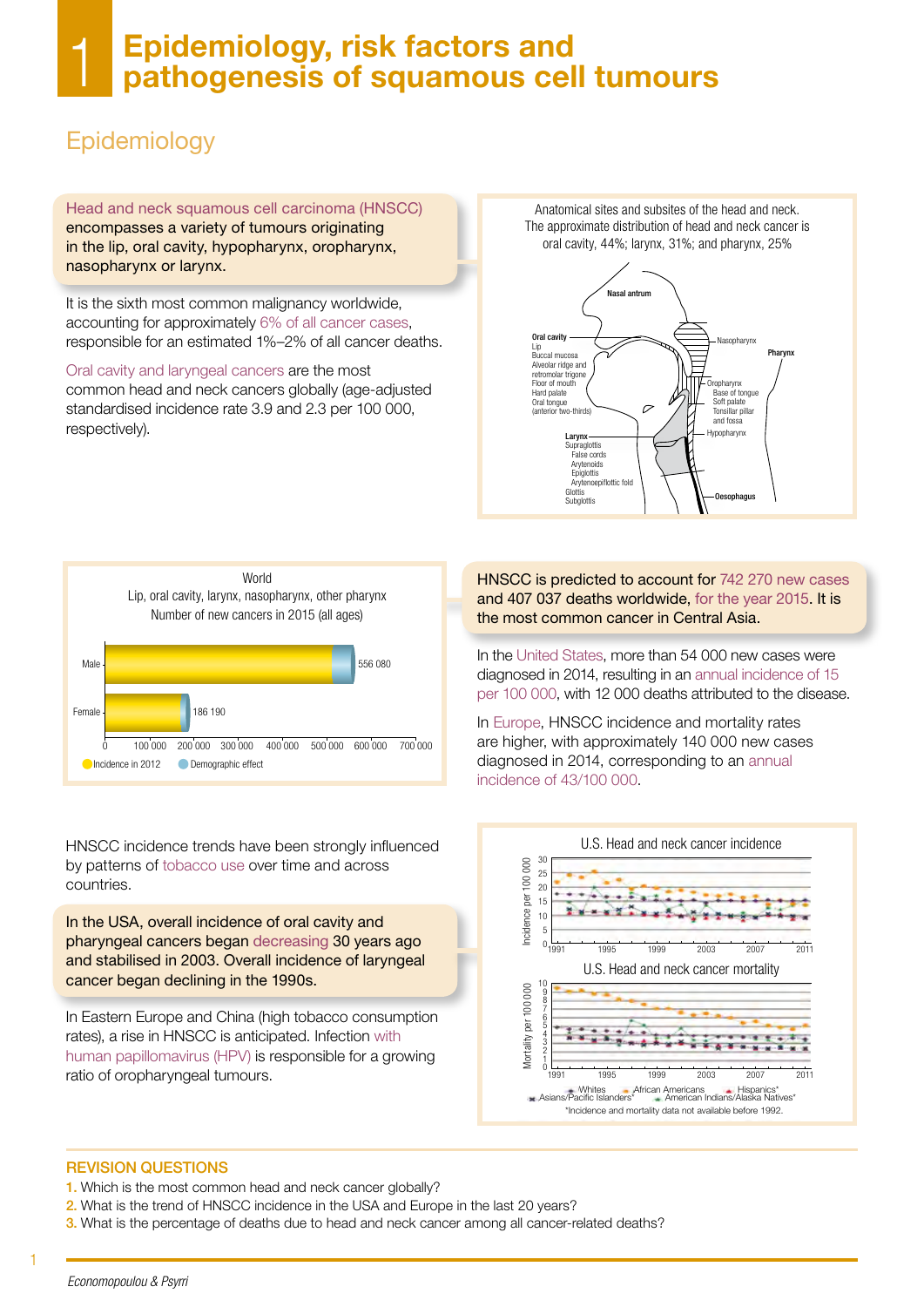### Clinical features and survival rates

Survival in HNSCC is predicted primarily by anatomical site, stage and HPV status, with other pathological and clinical factors influencing prognosis to a lesser degree.

In the recent EUROCARE population-based study, fiveyear relative survival was poorest for hypopharyngeal cancer (25%) and highest for laryngeal cancer (59%).

For oral cavity and pharyngeal cancer, 31% of cases are localised at the time of diagnosis. For laryngeal cancer, 55% of patients are diagnosed with localised disease.





High cure rates are reported for localised and locoregional disease. However, the 3-year survival rate does not exceed 40% in a subset of patients with localised HNSCC.

HPV-positive oropharyngeal cancer (OPC) patients show better response to treatment, and survival is improved by approximately 50%. Improvement in survival is reduced in smokers.

Despite advances in multimodality treatment, survival rates for recurrent/metastatic disease remain dismal.

For oral cavity and pharyngeal cancer, 5-year survival rates have increased from 57% in 1992 to 65.1% in 2003. Death rates have not changed over 2003–2012.

For cancer of the larynx, 5-year survival rates have not changed significantly over the past 30 years.

The survival improvement is greatest for tonsil cancer (39.7% to 69.8%). This trend is attributed to HPV-positive tumour status, which is a strong predictor for survival.



- 1. What is the 5-year survival rate of head and neck cancer in Europe by anatomical site?
- 2. What is the trend of survival rates for oral cavity and pharyngeal cancer and cancer of the larynx in the past 20 years?
- 3. What is the 3-year survival rate of head and neck cancer according to stage?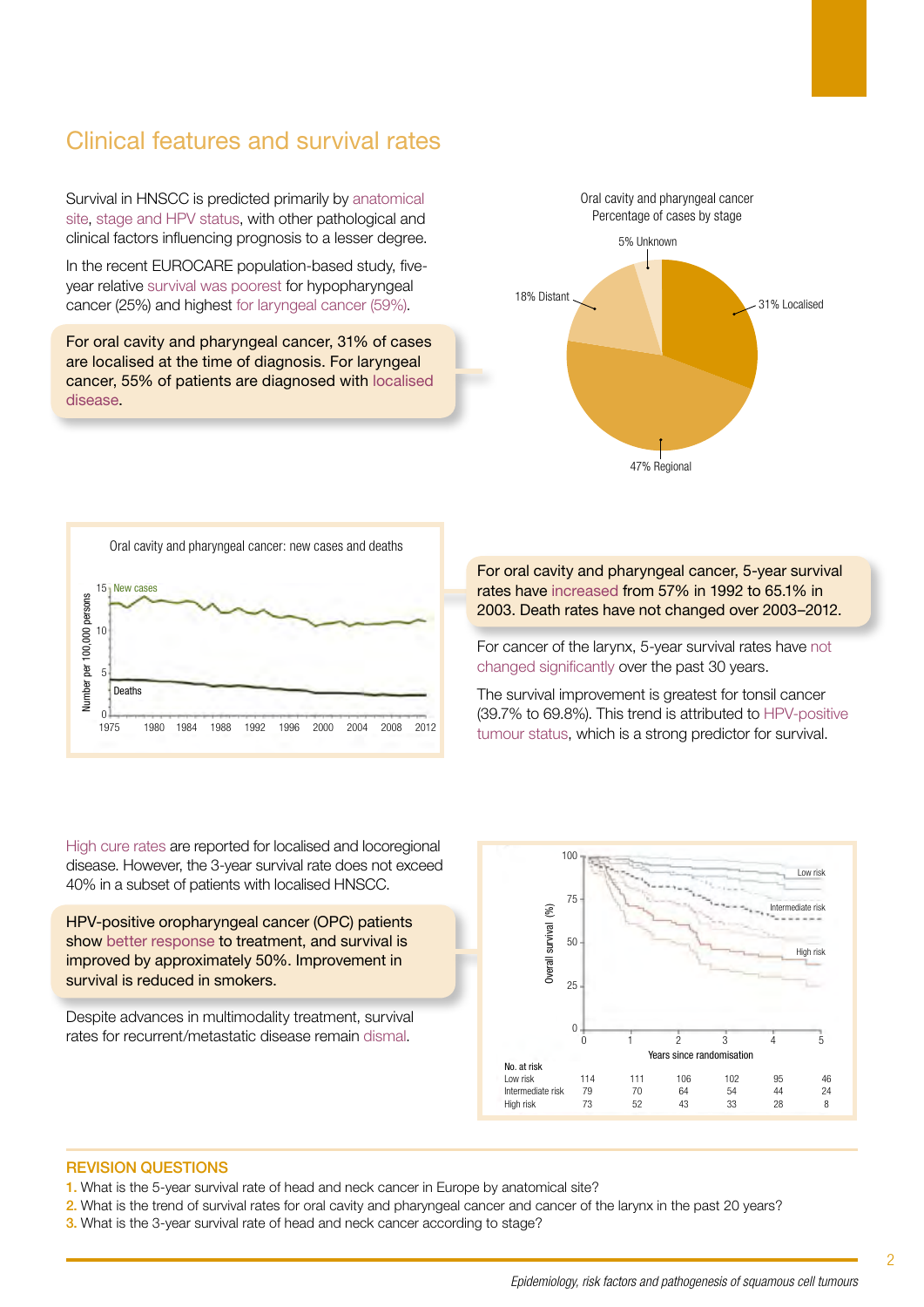### Risk factors

Tobacco: Approximately 90% of patients with HNSCC have a history of tobacco use.

Compared to non-smokers, tobacco users have a 4–5-fold increased risk for cancer in the oral cavity, oropharynx and hypopharynx and a 10-fold increased risk of laryngeal cancer.

Risk of HNSCC is related to the frequency, intensity and duration of tobacco consumption; association is dose-dependent.





Alcohol: Alcohol use independently increases the risk of HNSCC, with 1%–4% of cases attributed to alcohol alone. It specifically increases the risk of hypopharyngeal cancer.

It acts synergistically with tobacco, resulting in an approximately 35-fold increase in HNSCC risk in heavy smokers (>2 packs/day) and drinkers (>4 drinks/day).

Gender, age: Men have a 2- to 5-fold greater risk of HNSCC than women. HNSCC risk also increases with age, with a median age of diagnosis in the late 60s and 70s.

Smoking cessation may reduce risk of HNSCC. Risk decreases with time since smoking cessation.

Smokeless (chewing) tobacco increases the risk of cancer of the oral cavity. In India and Sudan, 50%–60% of oral cavity cancers are attributed to smokeless tobacco.

It is estimated that tobacco smoking increases the risk of HPV infection and persistence; therefore it may contribute to development of HPV-positive OPC.



- 1. What percentage of patients with HNSCC have a history of tobacco use?
- 2. Which type of head and neck cancer has the strongest association with tobacco?
- **3.** How much is the risk of HNSCC increased by the combined effect of tobacco and alcohol?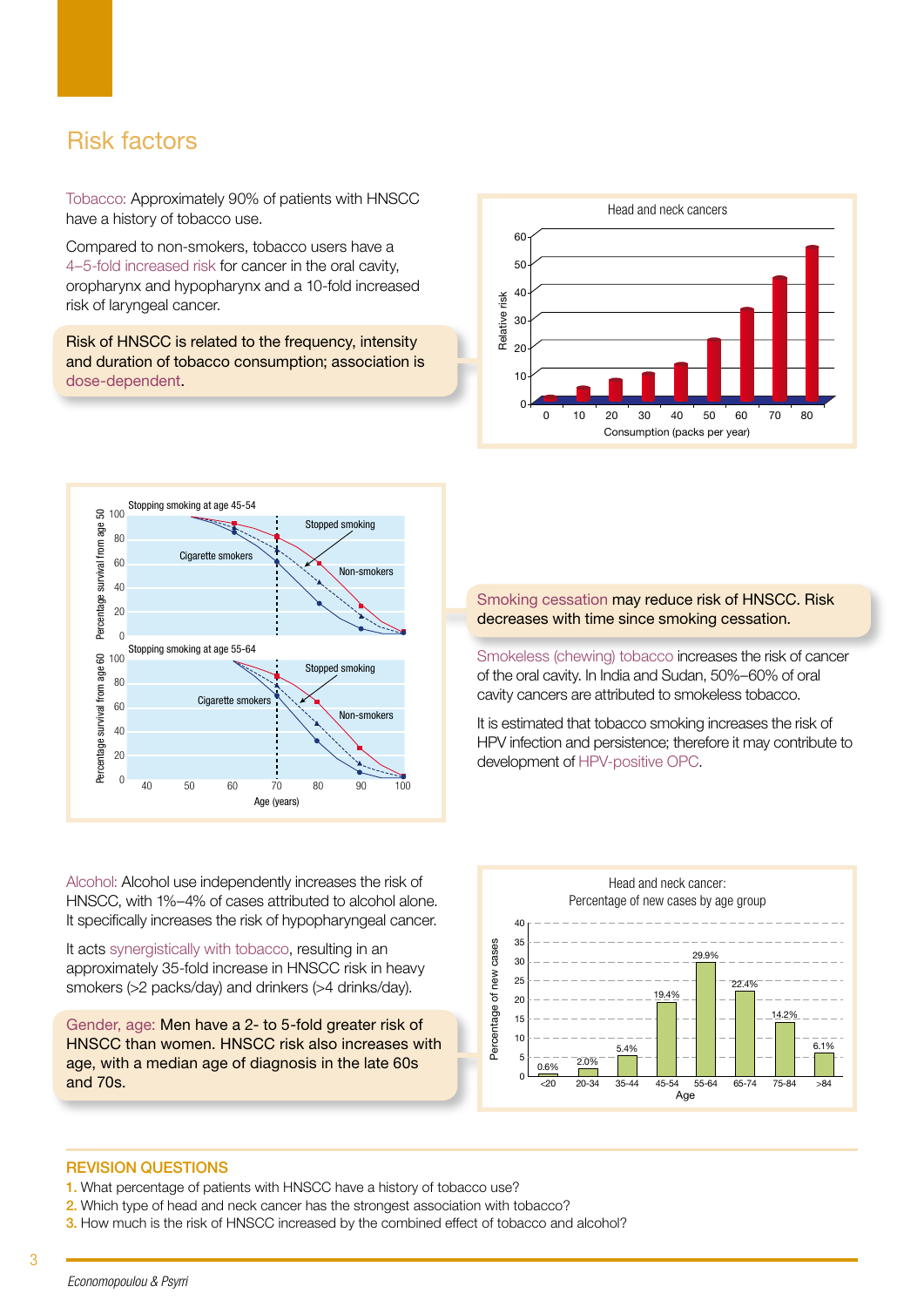## Risk factors (continued)

HPV infection: It is the cause of a distinct subset of HNSCCs that occur primarily in the oropharynx. The proportion of HPV-positive (HPV+) OPCs is growing.

HPV Type 16 (HPV16) is responsible for more than 90% of HPV+ OPCs. The time from first oral HPV infection to the development of cancer is estimated to be more than a decade.

Measures of sexual behaviour (number of vaginal and oral partners, history of genital warts) have been associated with HPV+ OPC.



HPV, Human papillomavirus.

Incidence patterns by ethnic origin have changed over time. Incidence of HNSCC in Black people has been declining since the 1990s and is currently lower than in White people.

Other risk factors for HNSCC include immunosuppression (organ transplant recipients, human immunodeficiency virus), systemic diseases (lichen) and genetic diseases (Fanconi anaemia).

Nasopharyngeal and paranasal sinus cancers are associated with the Epstein-Barr virus (EBV). Nasopharyngeal cancer is common in endemic areas (Southern China, Northern Africa).

| <b>Parameter</b> | HPV-                                                                 | $HPV+$                                                                 |
|------------------|----------------------------------------------------------------------|------------------------------------------------------------------------|
| Gender           | 2-3 fold more common in men                                          | 4-5 fold more common in men                                            |
| Age at diagnosis | Median age late 60s and 70s                                          | Median age early 50s                                                   |
| Race             |                                                                      | More common in Whites                                                  |
| Smoking          | 90% smoking history                                                  | 50%-65% smoking history                                                |
| Sexual behaviour | Not a significant risk factor                                        | Number or oral and vaginal sex<br>partners is an important risk factor |
| Site             | Oral cavity and larynx most<br>commonly                              | Oropharynx<br>$HPV+ < 20\%$ at other sites                             |
| Clinical picture | Varies                                                               | Early T stage, enlarged nodes                                          |
| Incidence trends | Decreasing                                                           | Increasing                                                             |
| Survival rates   | All sites: 65% 5-year survival<br>Oropharynx: 25% 5-year<br>survival | 60%-80% 5-year survival                                                |

HPV-, Human papillomavirus negative; HPV+, human papillomavirus positive.

Patients with HPV+ OPC are less likely to be smokers than HPV-negative (HPV-) patients. However, approximately 50% of patients with HPV+ OPC have a history of tobacco use.

Individuals with HPV+ OPC tend to be male and white, although these characteristics do not predict HPV positivity. In addition, they present at a younger age at diagnosis.

HPV+ OPC is characterised by an earlier T stage at presentation but with extensive nodal involvement. However, prognosis is better compared with tobacco-related HNSCC.



EBV, Epstein-Barr virus; NPC, nasopharyngeal cancer.

- 1. Which type of HPV is associated with the majority of HPV+ OPCs?
- 2. What are the clinical features of HPV+ OPC?
- **3.** Which virus is associated with nasopharyngeal cancer?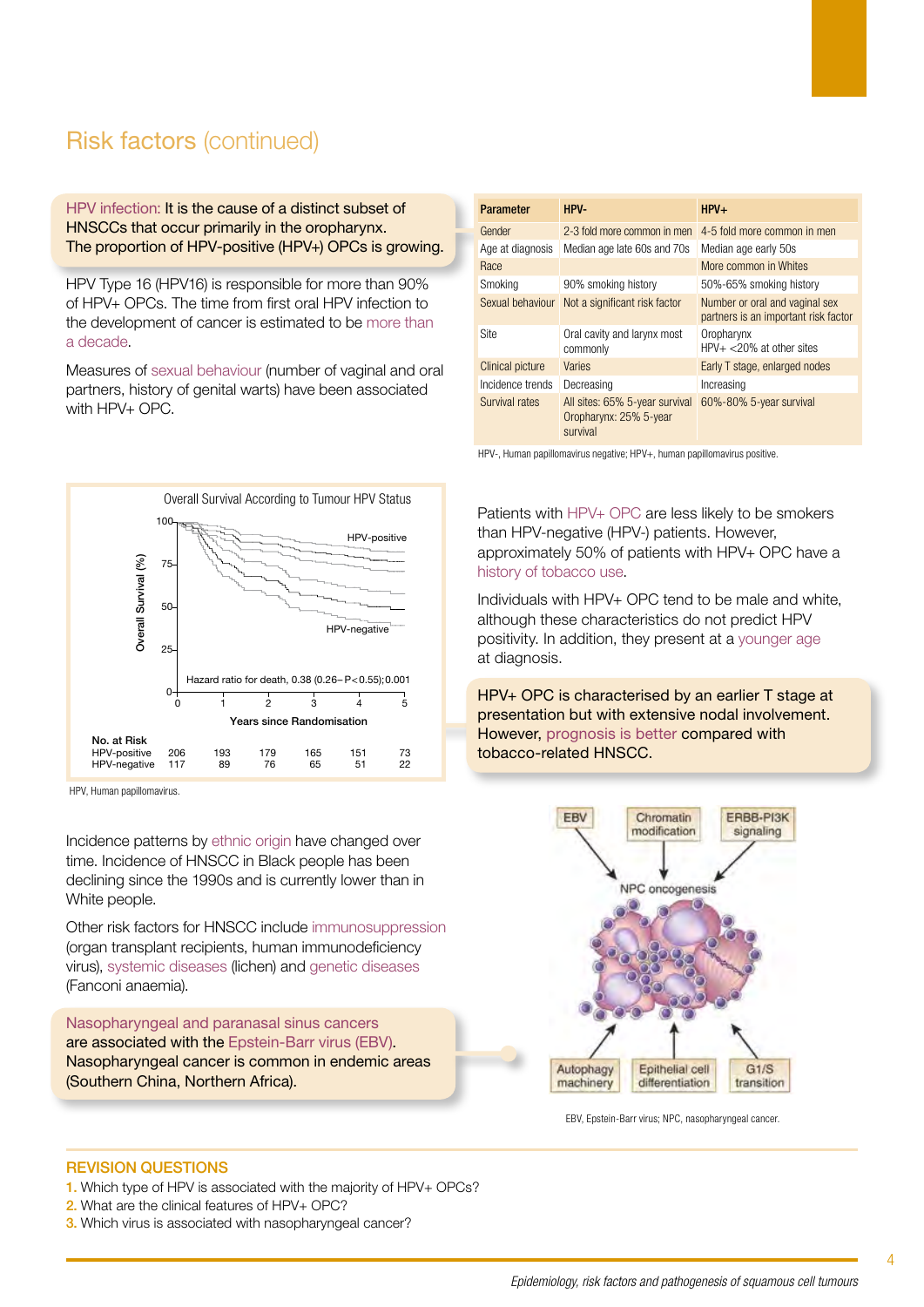## **Pathogenesis**

Transformation of normal mucosa into invasive HNSCC follows a molecular progression model of multistep carcinogenesis.

Loss of genetic material from chromosome region *9p21* and inactivation of *p16* tumour suppression gene are the earliest alterations identified at transition to hyperplastic mucosa.

Subsequent transition to dysplasia is characterised by loss of *3p* and *17p* and by *p53* inactivation. Loss of *11q, 13q* and *14q* precedes transition to carcinoma *in situ*.



PTEN, Phosphatase and tensin homologue.



c) Normal oral mucosa

d) Moderate dysplasia





Loss of *6p*, *8p* and *4q* is identified during transformation to invasive HNSCC. Tobacco-related HNSCC is associated with mutation of *p53* and downregulation of p16 protein.

Leukoplakia and erythroplakia are the precursors of invasive HNSCC in the oral mucosa. Leukoplakia appears as white plaques and erythroplakia as a red zone of mucosa.

Field carcinogenesis refers to carcinogen distribution over large areas in upper aerodigestive tracts, due to continuous exposure, rendering mucosa a potential site for cancer.

HPV infection carcinogenesis: The integration of HPV DNA into the host genome disrupts the expression of factor E2, the transcriptional repressor of E6 and E7 viral proteins.

E6 and E7 encode oncoproteins that bind and degrade p53 and retinoblastoma (Rb) tumour suppressors, respectively. Degradation of Rb induces expression of p16<sup>INK4A</sup>.

Rb is a negative regulator of p16 protein; low Rb levels lead to p16 upregulation. HPV+ OPC is typically *p53* and *Rb1* wild-type and demonstrates high p16 protein levels.



- 1. Which molecular abnormalities are associated with tobacco-related HNSCC?
- 2. What are the molecular features of HPV+ OPC?
- 3. What are the premalignant lesions of invasive squamous cancer in the oral mucosa?